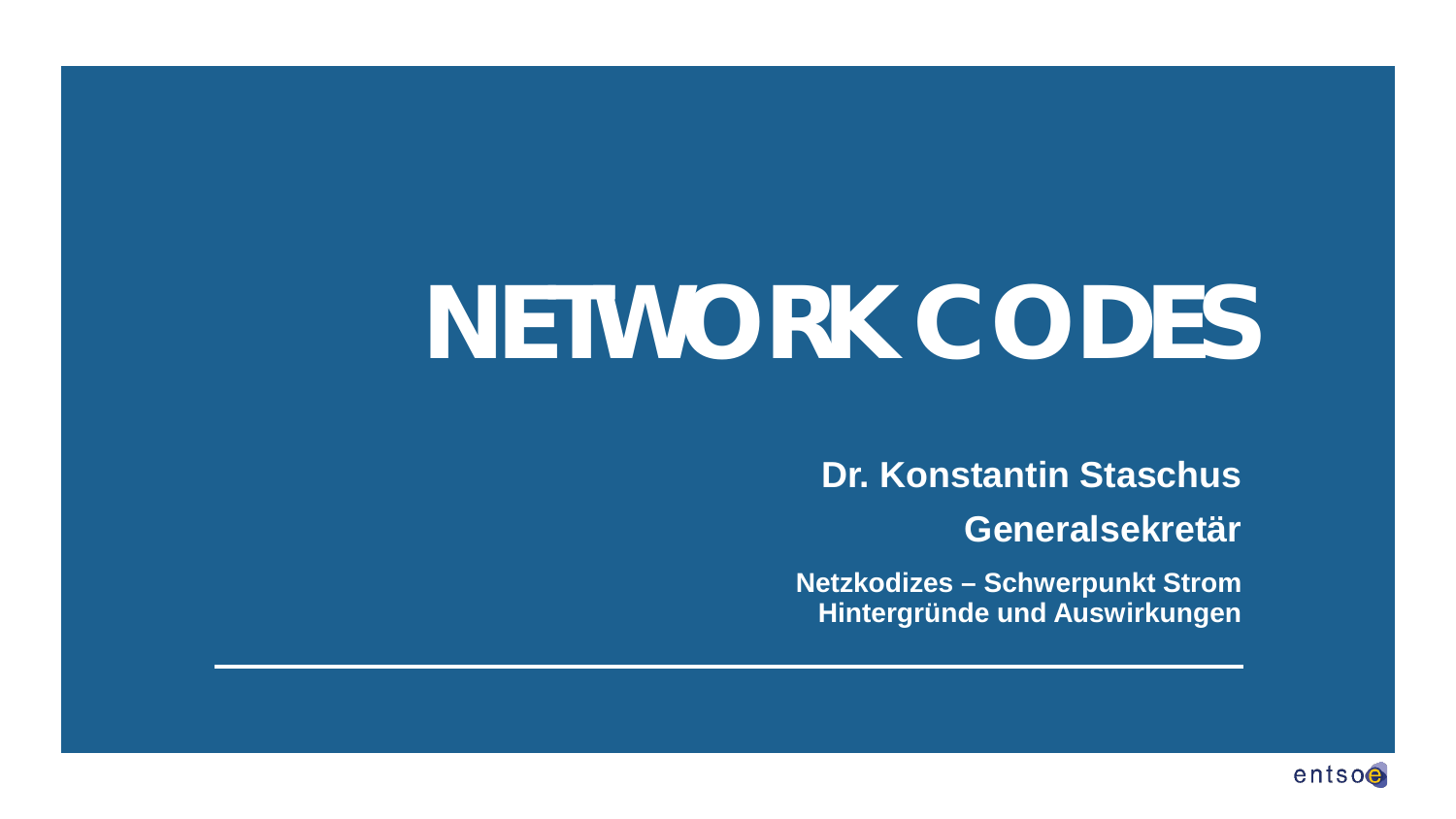# **WHAT IS A NETWORK CODE/GUIDELINE?**



**A set of rules applying to a cross-border or market integration issue in the electricity sector**



**Developed by the European Commission, ACER, ENTSO-E & market participants under Art. 8 of the Electricity Directive**



**Going through a EU law-making process called 'Comitology'**



**Which at the end make network codes and guidelines binding EU regulations to be implemented in all member states**

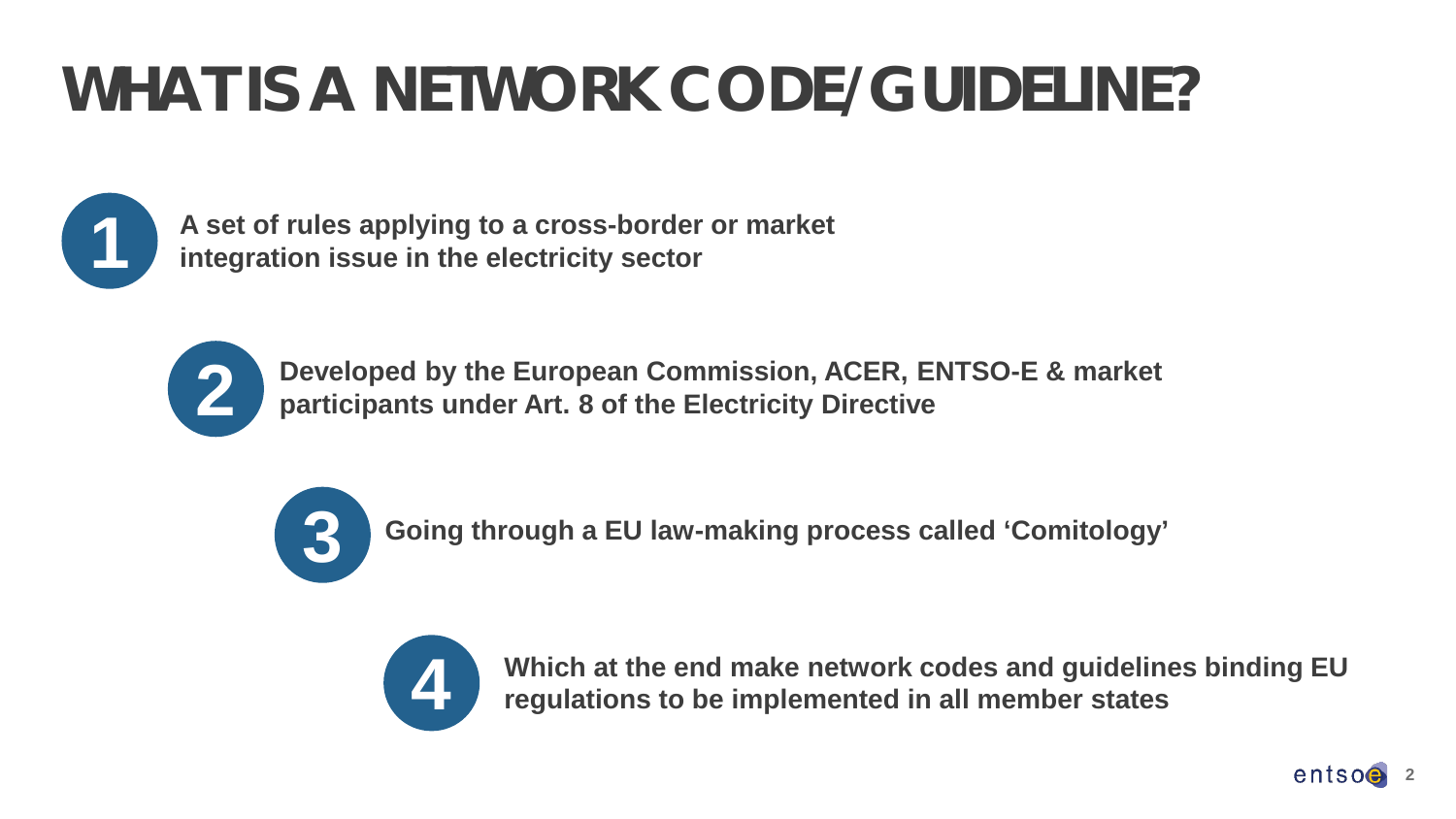### **STRIVING FOR EUROPEAN HARMONISATION OF OUR PROCESSES**

#### **CONNECTION CODES**

#### **Greener power, smarter consumption**

Connect new actors to the grid and enable them to play an efficient role

#### **MARKET CODES**

#### **Wider market integration**

Allow more competition, new entrants, and enhance resources optimisation



#### **OPERATIONAL CODES**

**Reinforced security of supply**

Plan, operate & monitor a grid with new challenges and new technologies

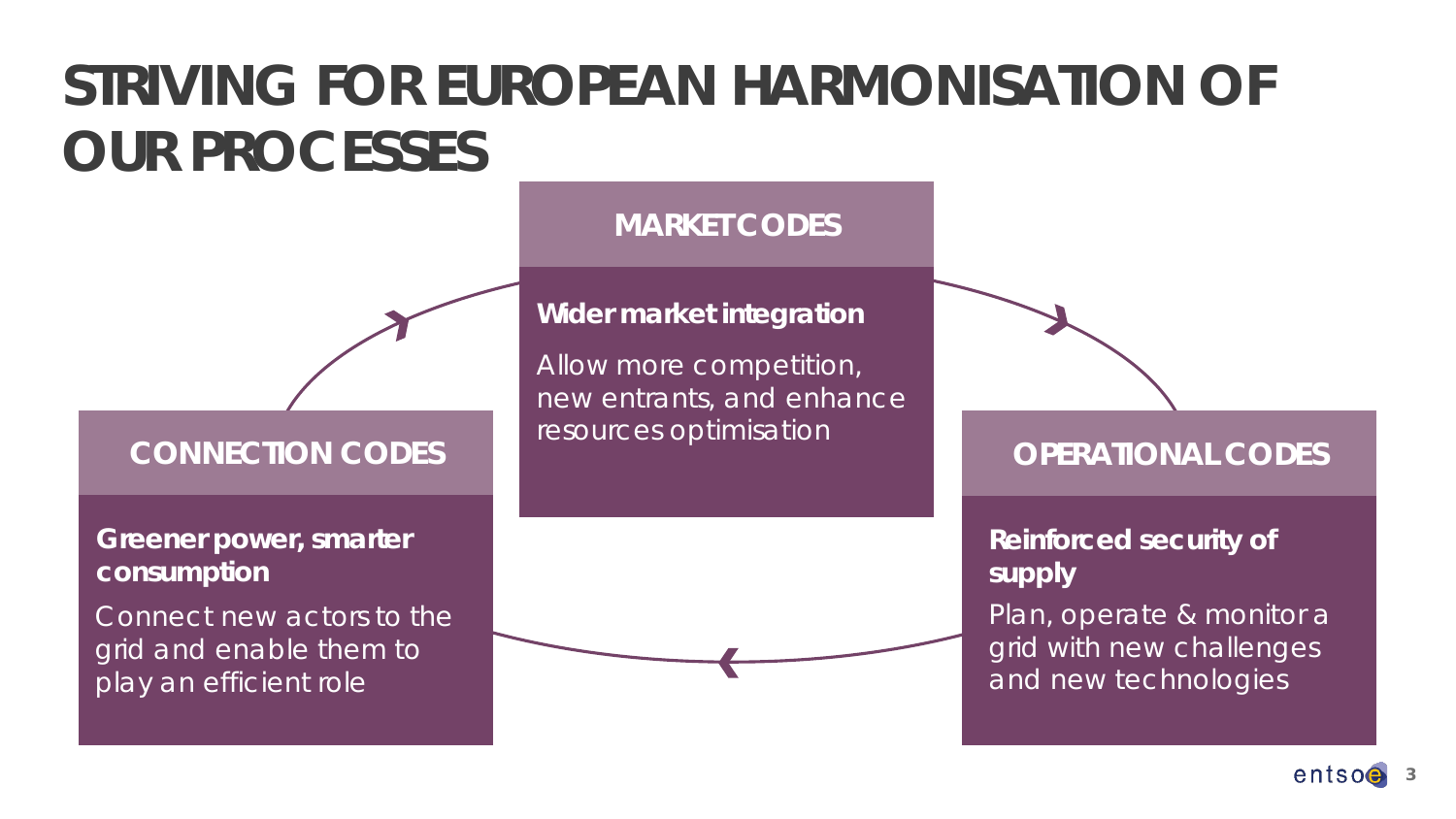### **NETWORK CODES/GUIDELINES: THE FOUNDATIONS OF THE INTERNAL ENERGY MARKET**

### **CONNECTION CODES 3**

### **Requirements for:**

- Generators
- Demand side
- HVDC connections

**…paving the way for** 



### **Rules for:**

- Capacity calculation
- Day ahead / Intraday
- Forwards
- **Balancing**



### **Rules for:**

- System Operation
- Emergency situations

**offshore wind… …market coupling… …regional cooperation to increase security…**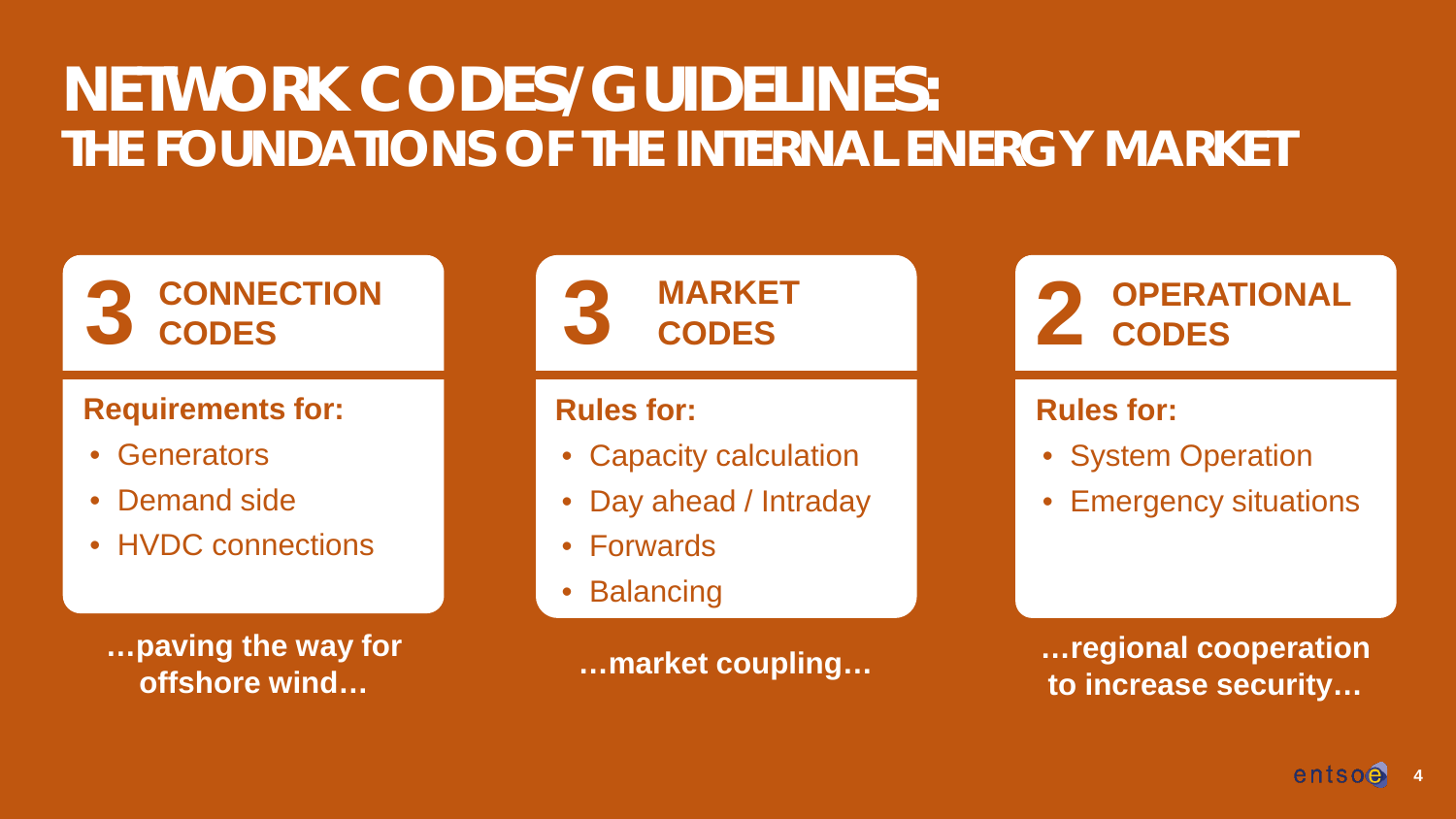# **STATE OF PLAY**

**CONNECTION 3 CODES**

- **Requirements for generators**
- **Demand connection**
- **HVDC connections**

**MARKET CODES**

- **Capacity allocation & Congestion management**
- **Forward Capacity Allocation**

• **Balancing**

# **OPERATIONAL 3 2 CODES**

- **System Operation Guideline**
- **Emergency situations**

| <b>Published in the EU</b>     | Validated by member states'          | <b>Pending validation by</b> |
|--------------------------------|--------------------------------------|------------------------------|
| <b>Official Journal and/or</b> | representatives, awaiting validation | member states'               |
| in force                       | by EU Council & Parliament           | representatives              |

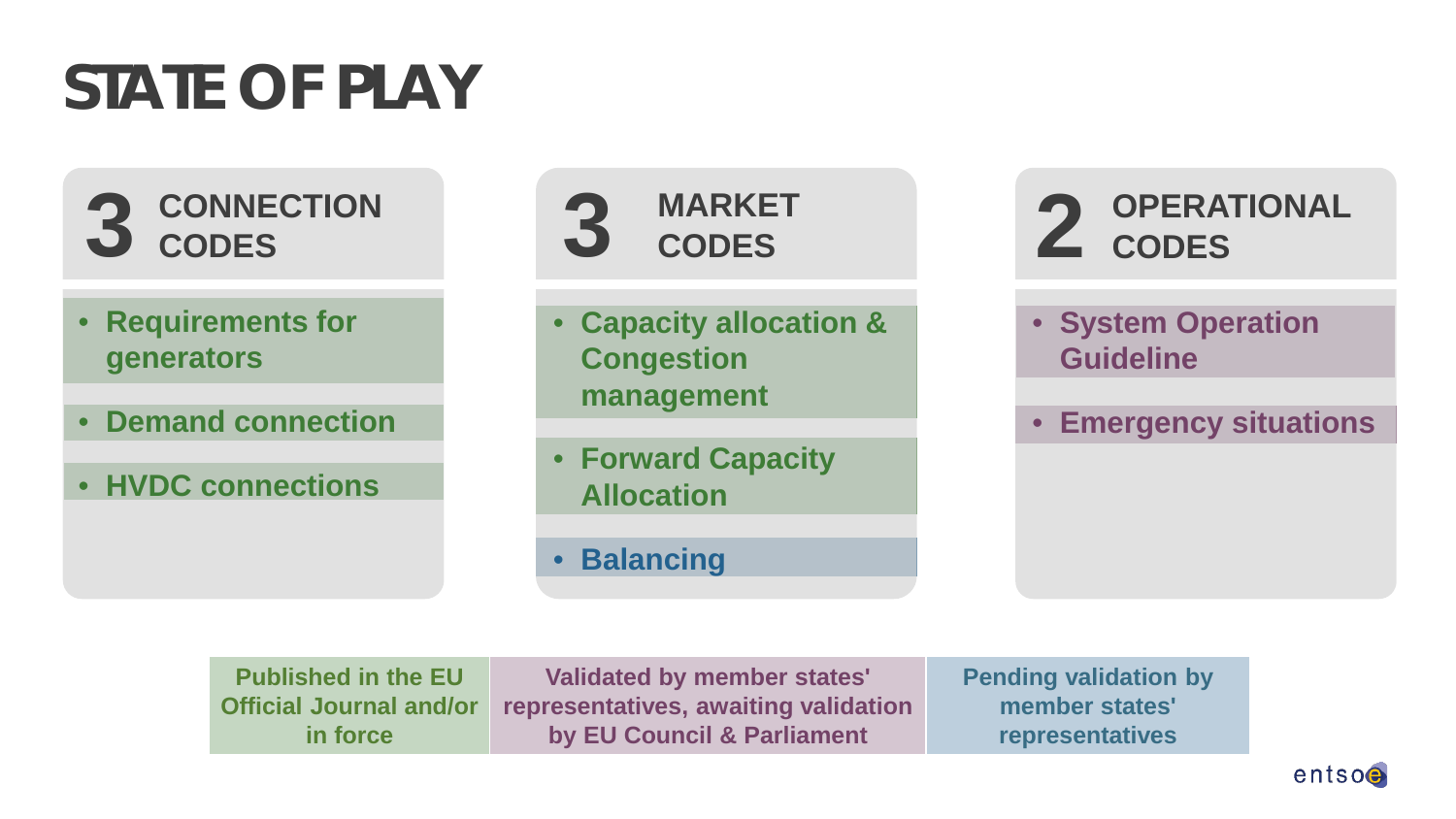### **AND NOW?**



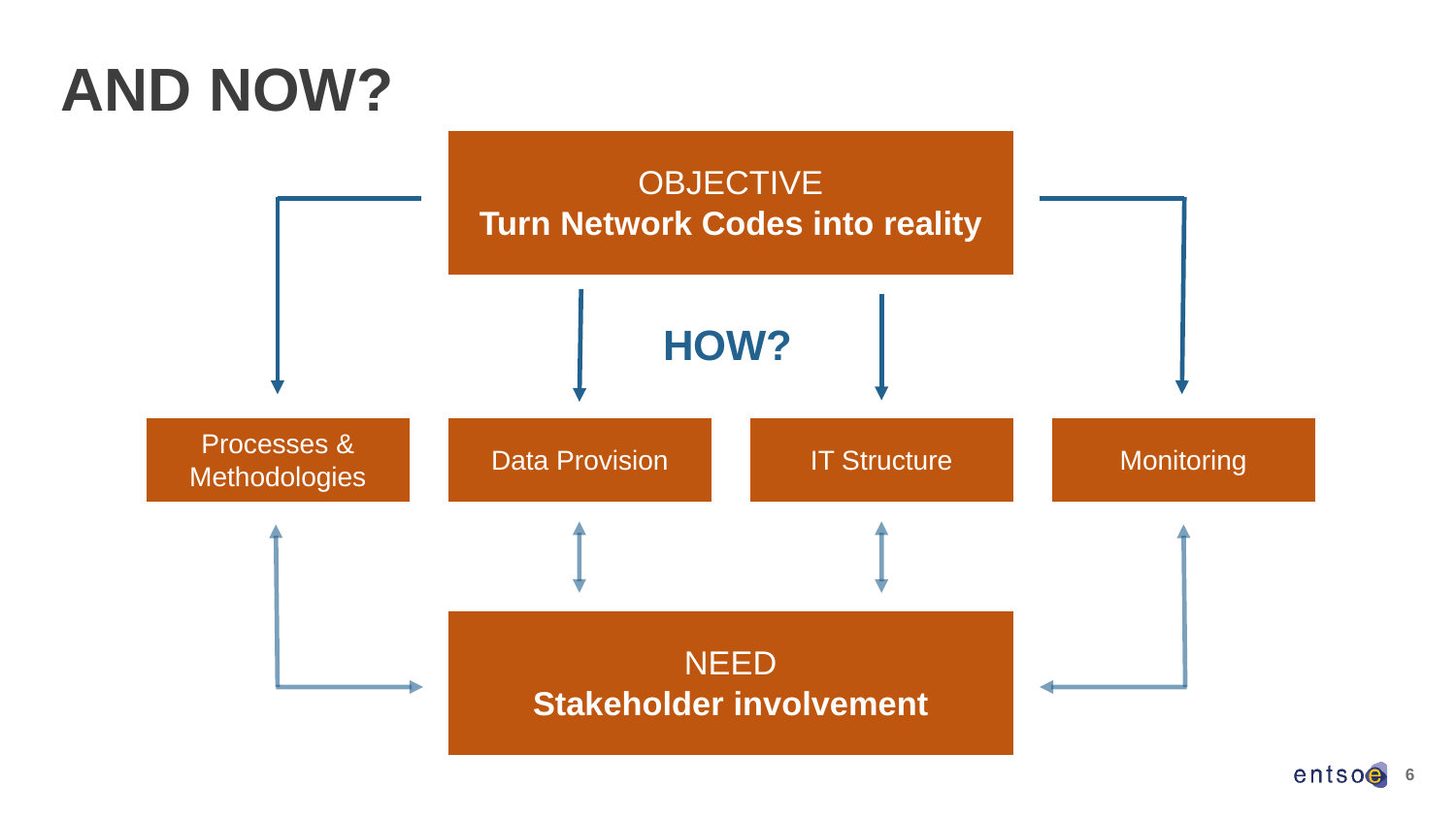### **WHICH ROLE FOR TSOs? DIFFERENT LEVELS OF RESPONSIBILITIES AND HARMONISATION**

| <b>Task</b>                | <b>Responsibility</b>                                | <b>Approval</b>              |  |  |
|----------------------------|------------------------------------------------------|------------------------------|--|--|
| <b>ENTSO-E</b>             | <b>ENTSO-E</b>                                       | <b>ACER</b>                  |  |  |
| Pan-European<br>"All TSOs" | <b>EU TSOS</b>                                       | <b>All NRAS</b>              |  |  |
| Regional<br>"All TSOs"     | <b>TSOs</b><br>of the regions                        | <b>NRAS</b><br>of the region |  |  |
| <b>National</b>            | Depending on national<br>legislation (TSO, DSO,<br>. | <b>National NRAs</b>         |  |  |

Stakeholders involvement, from European and regional groups, until national bodies

> Monitoring by ACER, EC, ENTSO-E

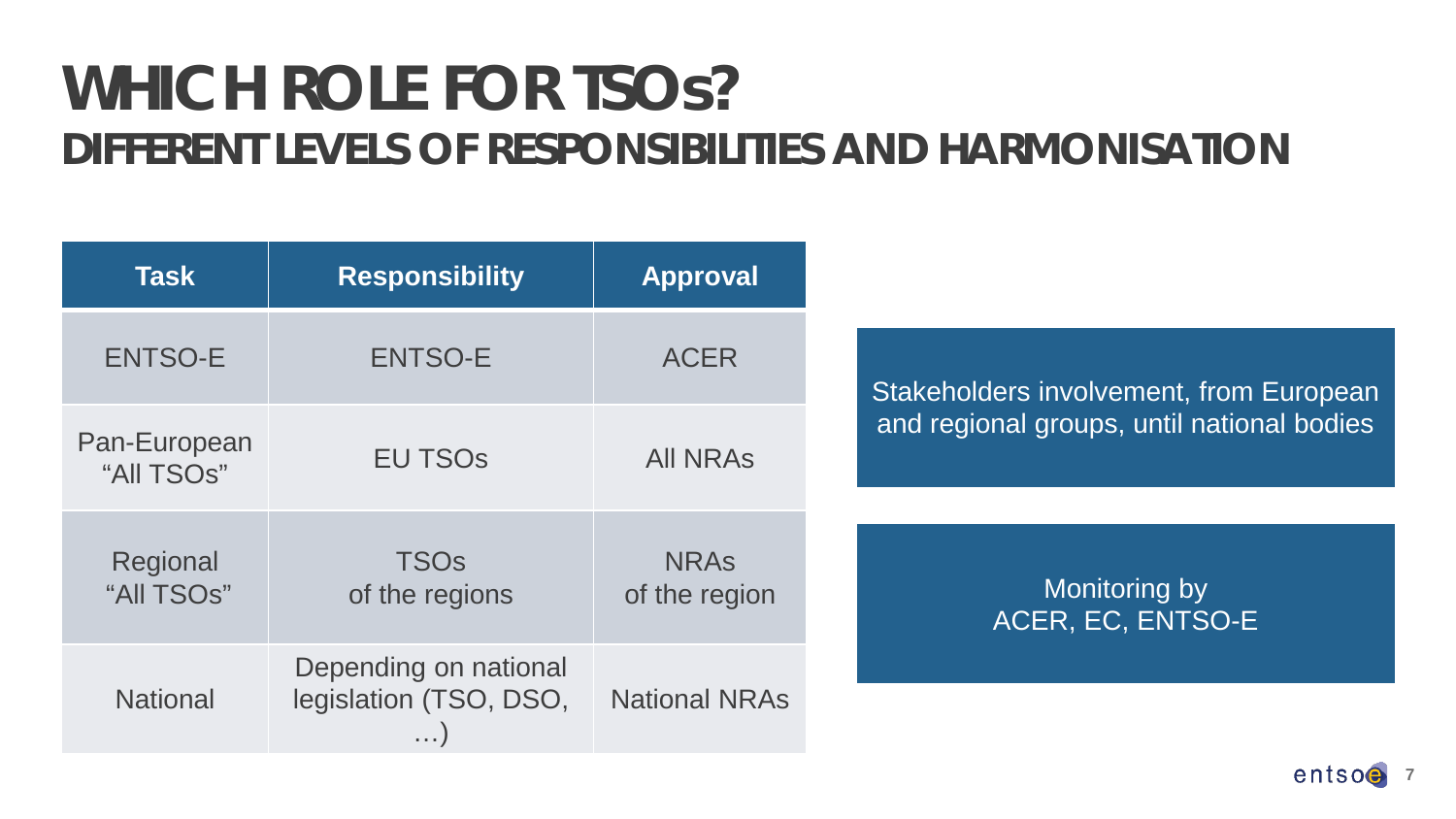# **ENTSO-E WORKING STRUCTURE**



entsoe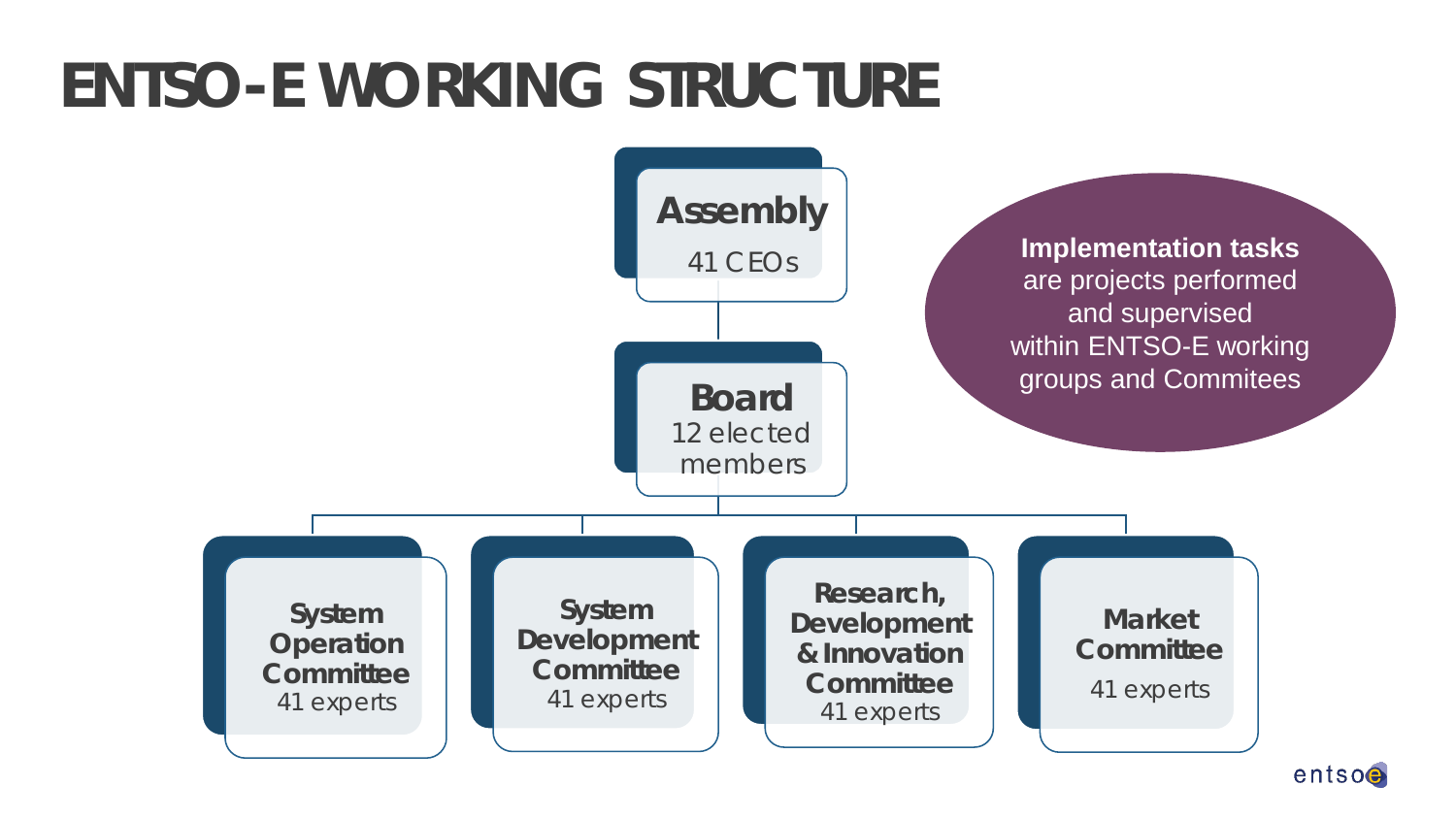# **ENTSO-E GOVERNANCE**

#### **Assembly** The CEOs of 41 European power transmission system operators (only full members can sit)

**Board** Elected by the Assembly and is in charge of implementing ENTSO-E's strategy

#### **Committees**

One representative of each members. In charge of the more technical tasks of the association

#### **Secretariat**

+/- 70 staff in Brussels (contracted and seconded) supporting the delivery of ENTSO-E's mandates

**Advisory Council**

Created in 2016 to support the opening of the association towards stakeholders

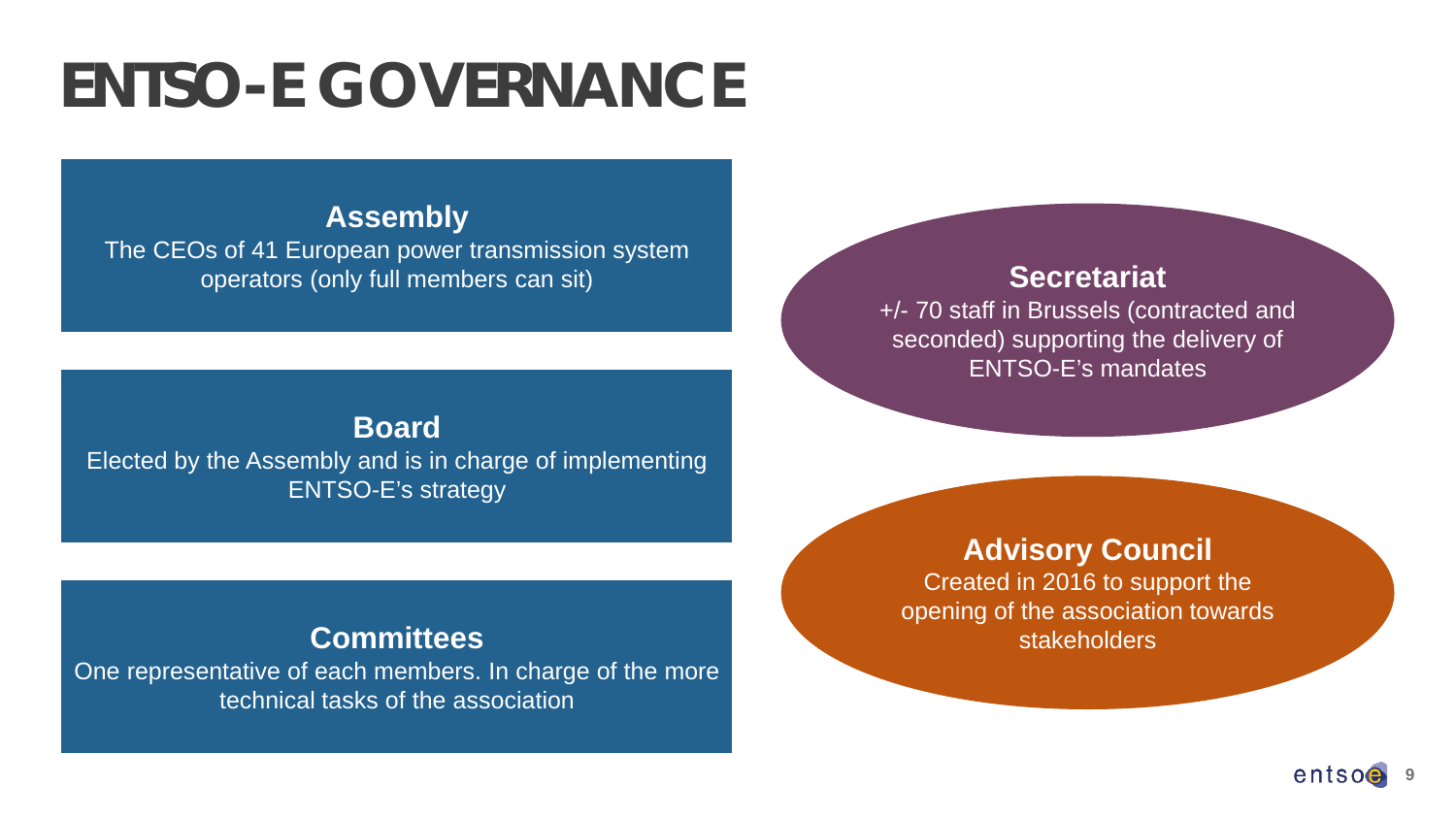### **"All TSOs" PROCESS: WHICH ROLE FOR ENTSO-E?**

### **Responsibility on the TSOs**

• Facilitation of "all TSOs" tasks

Established for pan-EU tasks Can be applied for regional tasks

• Specific rules apply

ToRs approved by the TSOs

- Use of ENTSO-E as platform Gather TSOs, Secretariat support
- Inter-operability, stakeholders engagement and communication

Third Package and Network **Codes** mandates

**Mandates** based on Assembly/Board and 'All TSOs' decisions

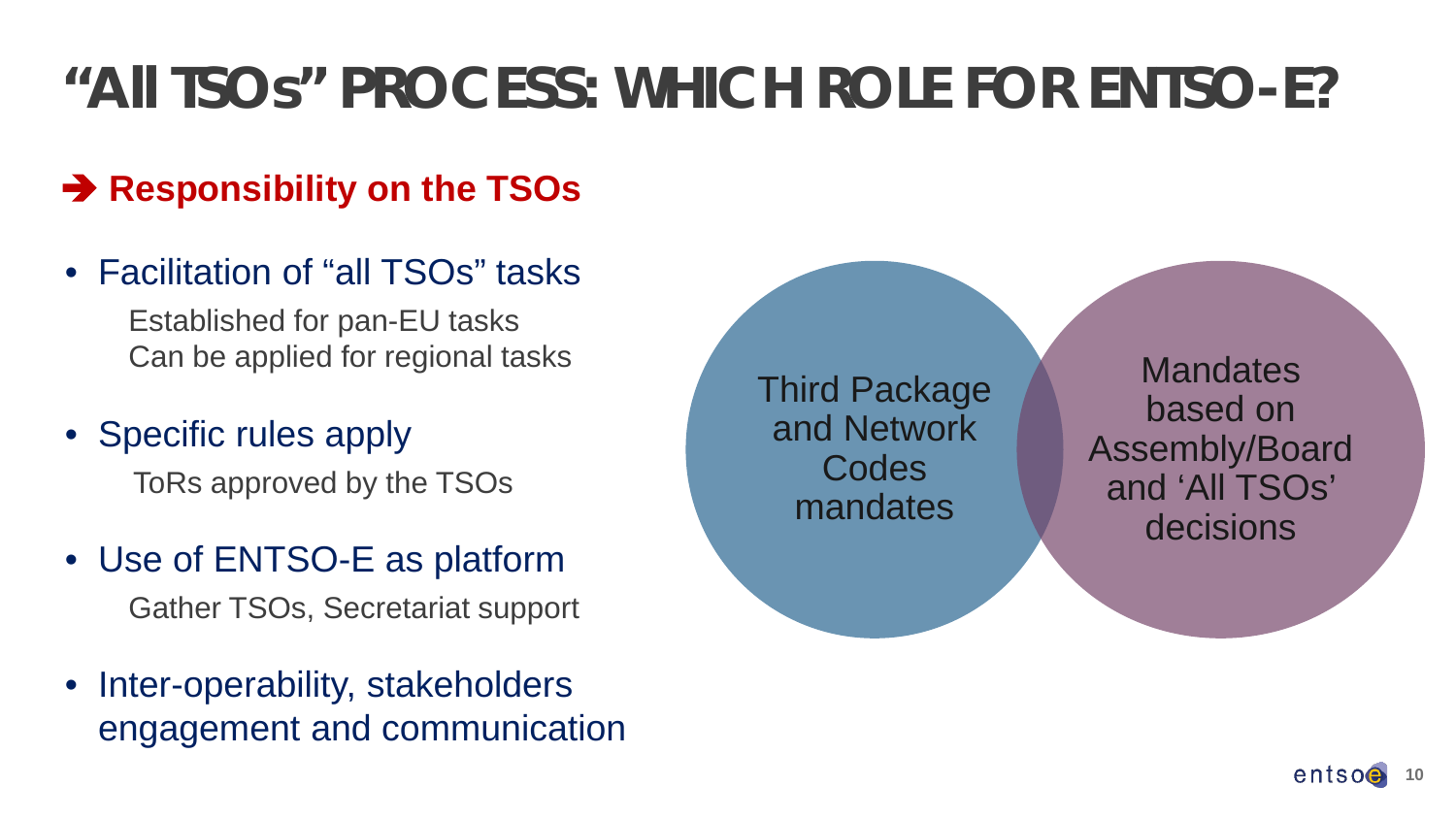### **FIRST IMPLEMENTATION TASKS: MARKET CODES**



### **Several Tasks involving ENTSO-E, all TSOs, regional TSOs**

| <b>Capacity Allocation &amp; Congestion Management</b>            |              | <b>Forward Capacity Allocation</b>         |  |  |
|-------------------------------------------------------------------|--------------|--------------------------------------------|--|--|
| Monitoring plan & information delivery                            | Done by 2016 | <b>Harmonized Allocation Rules</b><br>2017 |  |  |
| <b>Definition of Capacity Calculation Regions</b><br>Done by 2016 |              | <b>Single Allocation Platform</b><br>2017  |  |  |
| Data provision for Common Grid Model<br>Done by 2016              |              |                                            |  |  |
| Done by 2016<br>Schedule Exchanges methodology                    |              | <b>Balancing Guidelines</b>                |  |  |
| <b>Bidding zone review</b>                                        | 2017         |                                            |  |  |
| <b>Congestion Income Distribution</b>                             | Done by 2016 | <b>Standard Products</b>                   |  |  |
| <b>TSOs - NEMOs Cooperation</b>                                   | 2017         | Settlement TSO-TSO, TSO-BSP, TSO BRP       |  |  |
| Day ahead firmness deadline<br>Done by 2016                       |              | Early implementation projects for          |  |  |
| Cross border Intraday gate open/close time<br>Done by 2016        |              | Imbalance netting, aFRR, mFRR, RR          |  |  |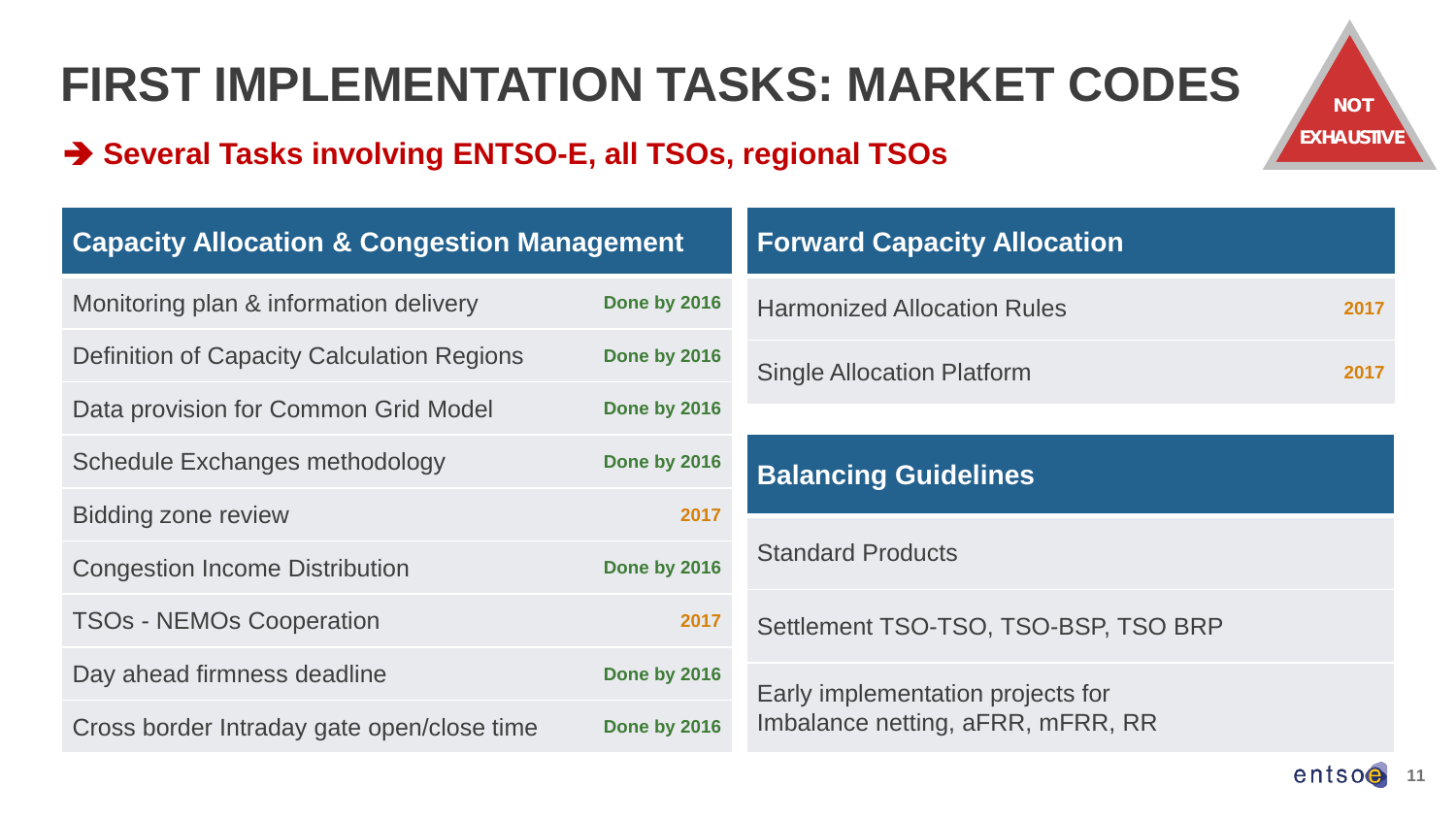### **FIRST IMPLEMENTATION TASKS: OPERATION CODES**



### **→ Several tasks involving ENTSO-E, all TSOs, regional TSOs**

| <b>System Operation Guidelines</b>        |      | <b>Emergency &amp; Restoration</b>                                    |      |  |
|-------------------------------------------|------|-----------------------------------------------------------------------|------|--|
| <b>Regional Coordination</b>              | 2019 | Regionally coordinated system defence<br>and system restoration plans | 2018 |  |
| Common Grid Model: methods, data          | 2017 | Coordinated automatic over-frequency<br>control                       | 2019 |  |
| Data Exchange                             |      |                                                                       |      |  |
| Coordinated operational security analysis | 2018 |                                                                       |      |  |
| Operational planning data environment     | 2019 |                                                                       |      |  |
| Synchronous area operational agreements   | 2018 |                                                                       |      |  |

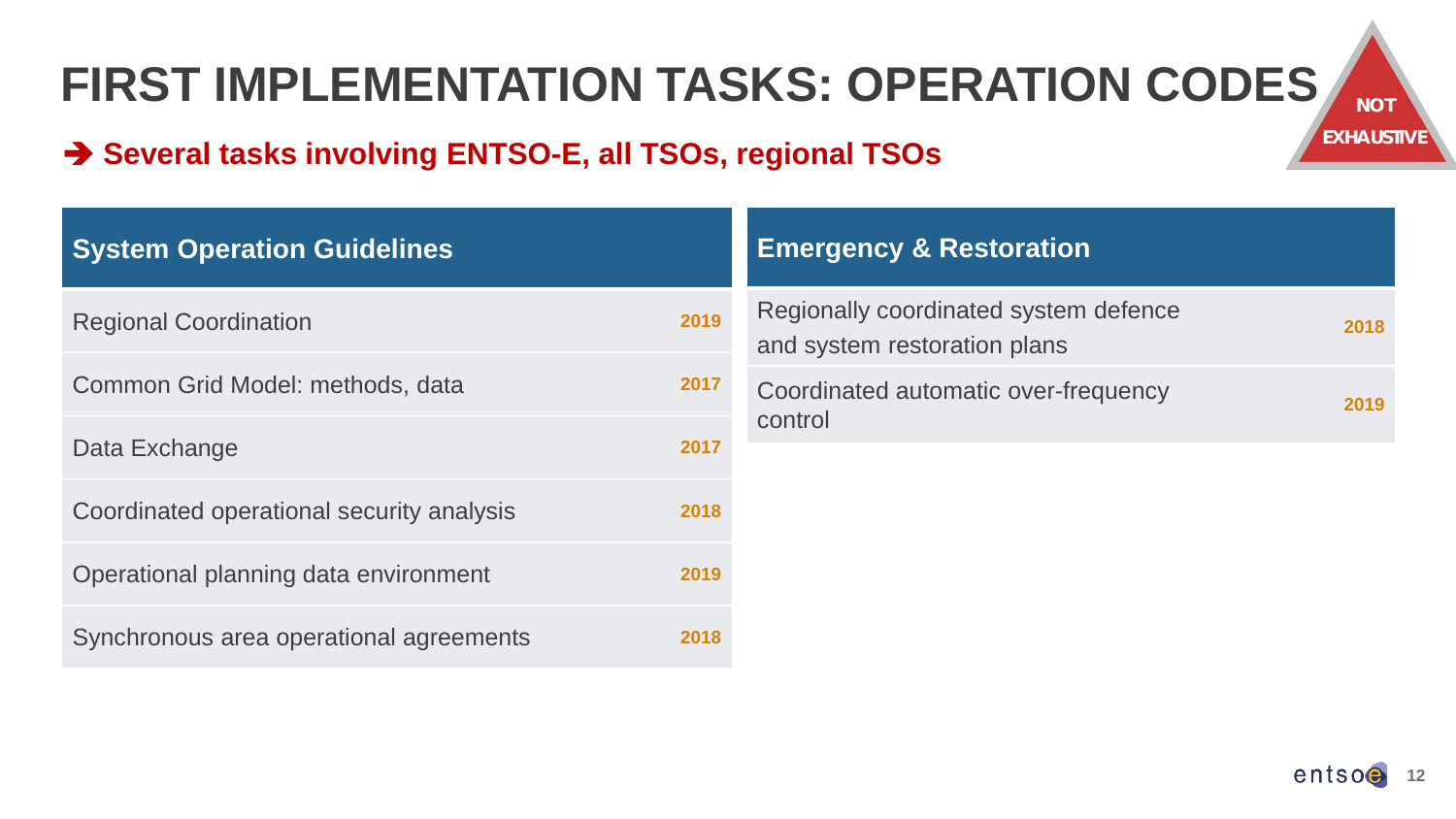### **FIRST IMPLEMENTATION TASKS: GRID CONNECTION CODES**

**→ Member states, responsible for national implementation** 

#### **ENTSO-E Guidance**

Non-biding implementation guidance documents

| $\bullet$ RfG | Done by 2016 |  |
|---------------|--------------|--|
|               |              |  |

• DCC **2017**

• HVCS **2017**

Monitoring with ACER

Support to TSOs coordination

Exchange of experience and coordination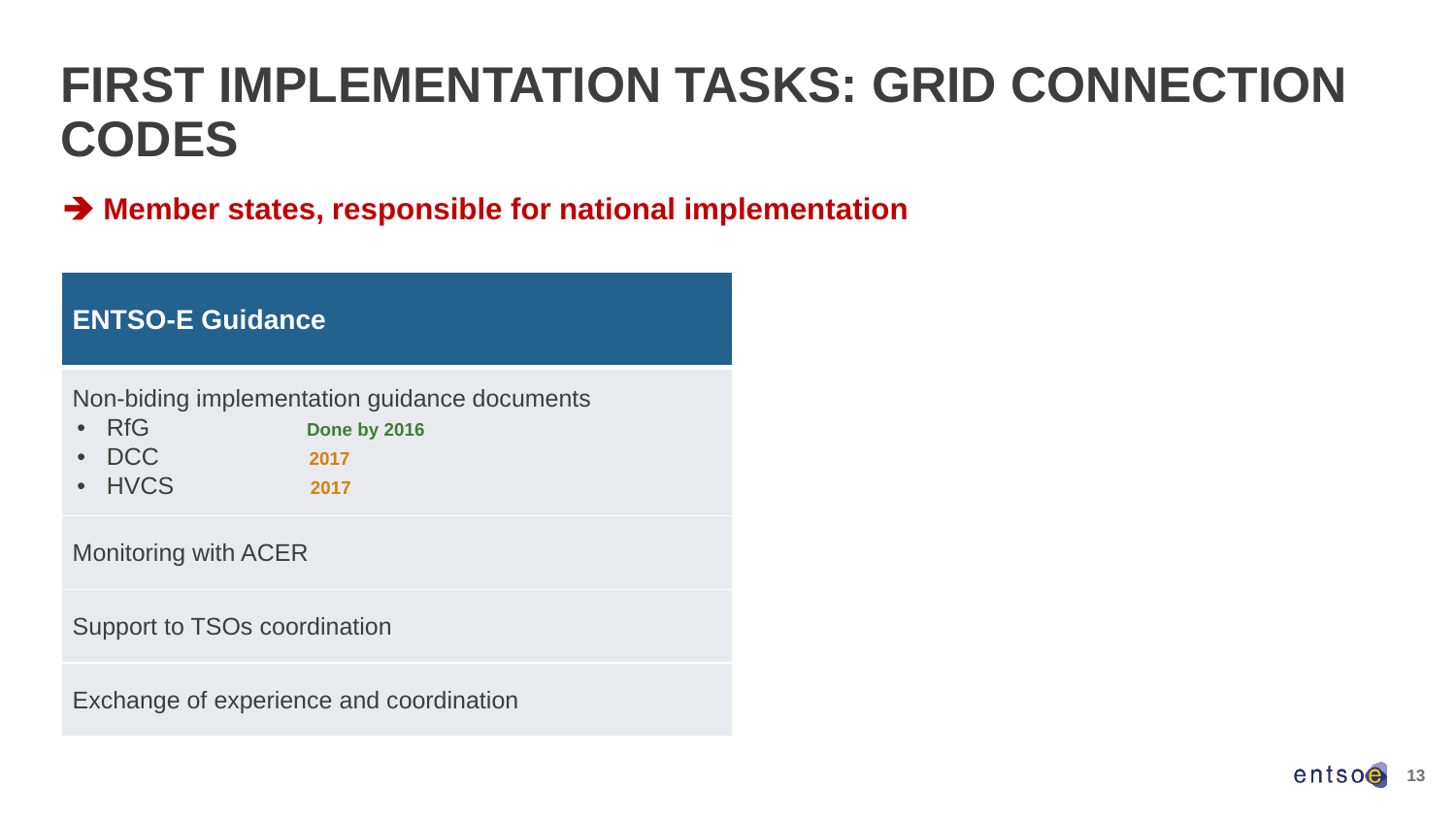# **STAKEHOLDER COMMITTEES**



- One stakeholder committee per family of codes.
- Grid connection and market already in place.
- ACER chairs.
- ENTSO-E in charge of secretariat.
- All information publically available on entsoe.eu

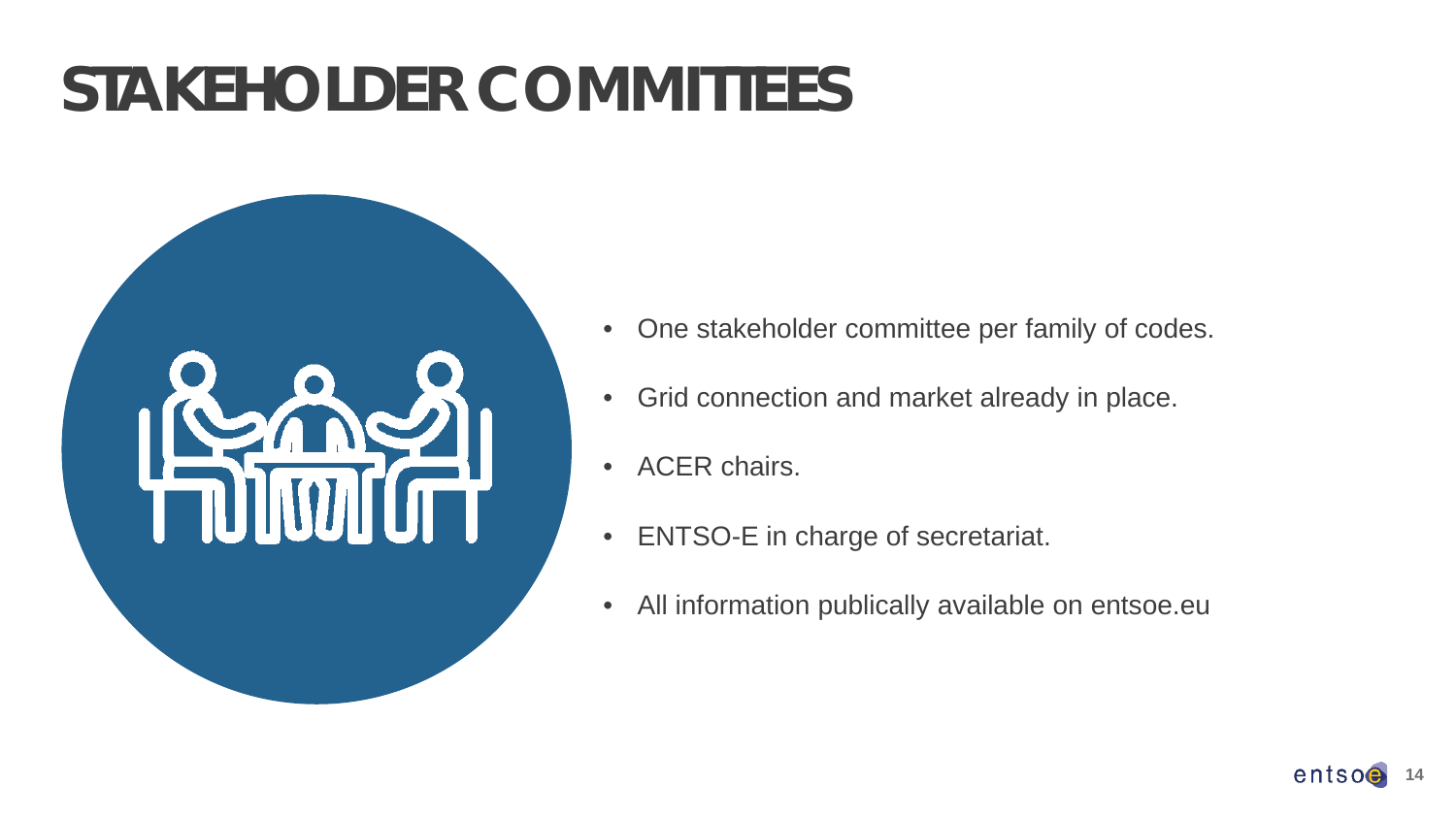# **DEVELOPING NETWORK CODES – LESSONS LEARNT**

| More co-creation with<br><b>stakeholders</b>                                                   | Systematic use of<br>stakeholder groups and<br>organisation of feedback<br>workshops                         | Pro-actively reach out to<br>less involved stakeholders:<br>civil society, consumer<br>organisations, less active<br>countries |
|------------------------------------------------------------------------------------------------|--------------------------------------------------------------------------------------------------------------|--------------------------------------------------------------------------------------------------------------------------------|
|                                                                                                |                                                                                                              |                                                                                                                                |
| Filtering role on<br>amendments for the<br><b>Stakeholder Committees</b><br>recognised by ACER | <b>Ensure sufficient</b><br>resources at Commission,<br><b>ACER and ENTSO-E to</b><br>deliver implementation | <b>Include Energy Community</b><br>from start in<br>implementation projects                                                    |